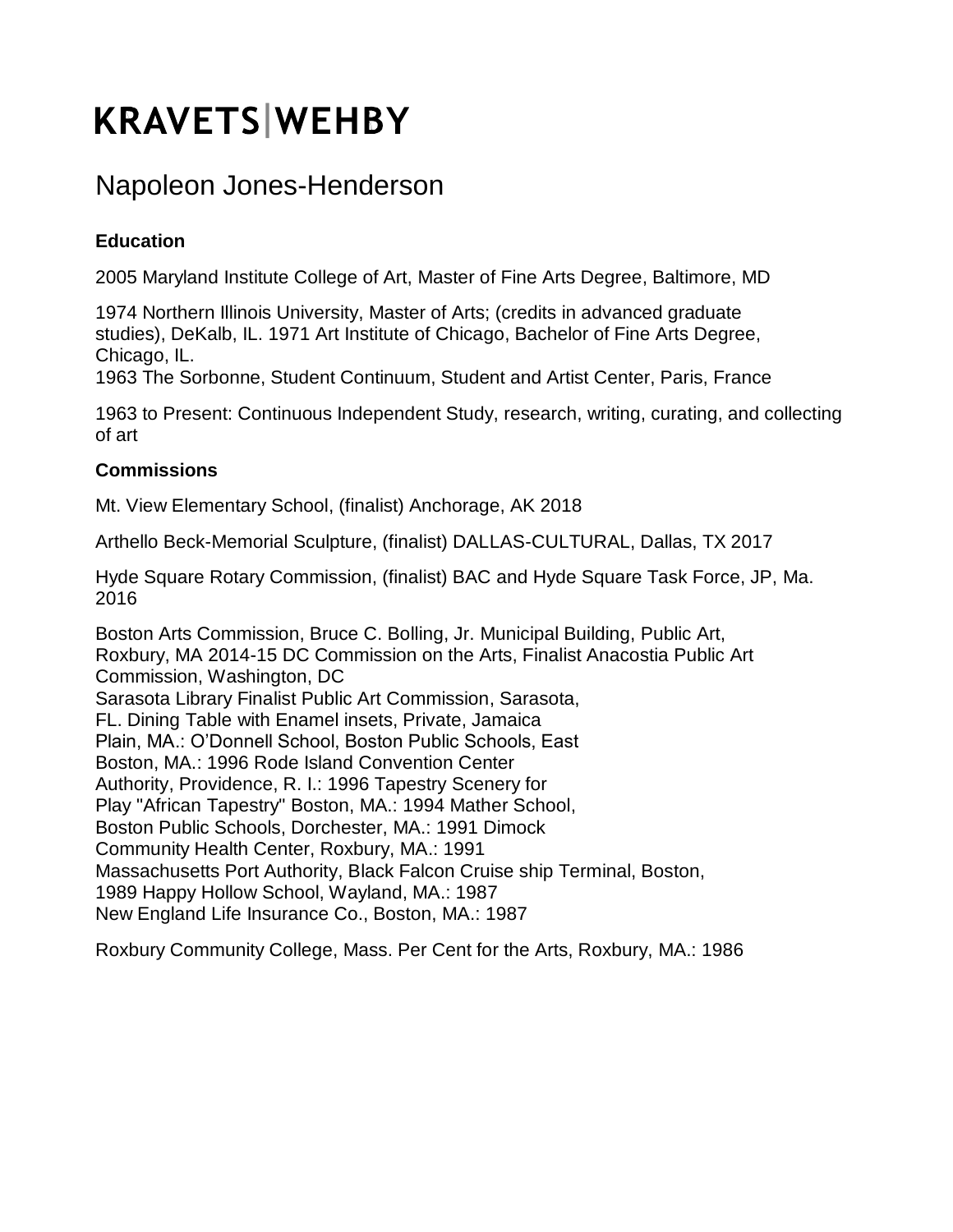Hartsfield International Airport, Department of Cultural Affairs, Atlanta, GA.: 1982 Columbia Council, Palmetto Tree Project, Columbia, SC. 1999

City of Boston, Parks and Recreation Department, "Living Room Project" and

First Night at Boston City Hall Plaza, Boston Commons & Mattapan, MA. 1999 - 2000

#### **Private Commissions**

Numerous private commissions for site specific works

#### **Awards**

2015 Brother Thomas Fellowship: Boston Foundation, Boston, MA 2013 Finalist: Dudley Municipal Center, Public Art, Roxbury, MA 2013 Curator for the 2012-13 Wyoming Arts Council, Artists Fellows Exhibition, Nicalysen Museum, Casper, Wyoming 2007-8 Ford Foundation: Artist in Residence Fellow, CFAC, Syracuse University, Syracuse, NY 2007 Tougaloo Art Colony, Artist in Resident, Tougaloo College, Tougaloo, MS 2005 Walters Art Museum, Merit of Honor Award, Baltimore, MD 2004-5 Artist in Residence, McDonogh School, Owings Mills, MD 2004-5 Artist in residence in Print Making, Towson University,

Baltimore, MD 2005 Artist workshop City Springs Elementary

School, Baltimore, MD

2005 Walters Art Museum, Traveling Fellowship Award, Honorable mention, Baltimore, MD 2005 Official Citation, The Senate of Maryland, Senator Verna L. Jones

2005 Certificate of Recognition, Maryland Institute College of Art

2004 Artist workshop Diggs Johnson YMCA After School Program, Baltimore, MD 1999 Mayor of Boston, "Award of Recognition for Outdoor Sculpture Exhibit" 1999 Tri-Ad Veterans League, Inc. "Award for Cultural Contributions" 1999 Massachusetts State Senate, "Omical Citation for Cultural Excellence"

1994 New England Foundation for the Arts, New Art Forms, "Artist's Project"

1988 Museum of Afro-American History, African Meeting House, "350 Years of Black Presence in the Commonwealth of Massachusetts" 1987 Artist in Residence, Happy Hollow School, Wayland, Massachusetts 1986 Museum of Science and Industry, "Award for Outstanding Recognition"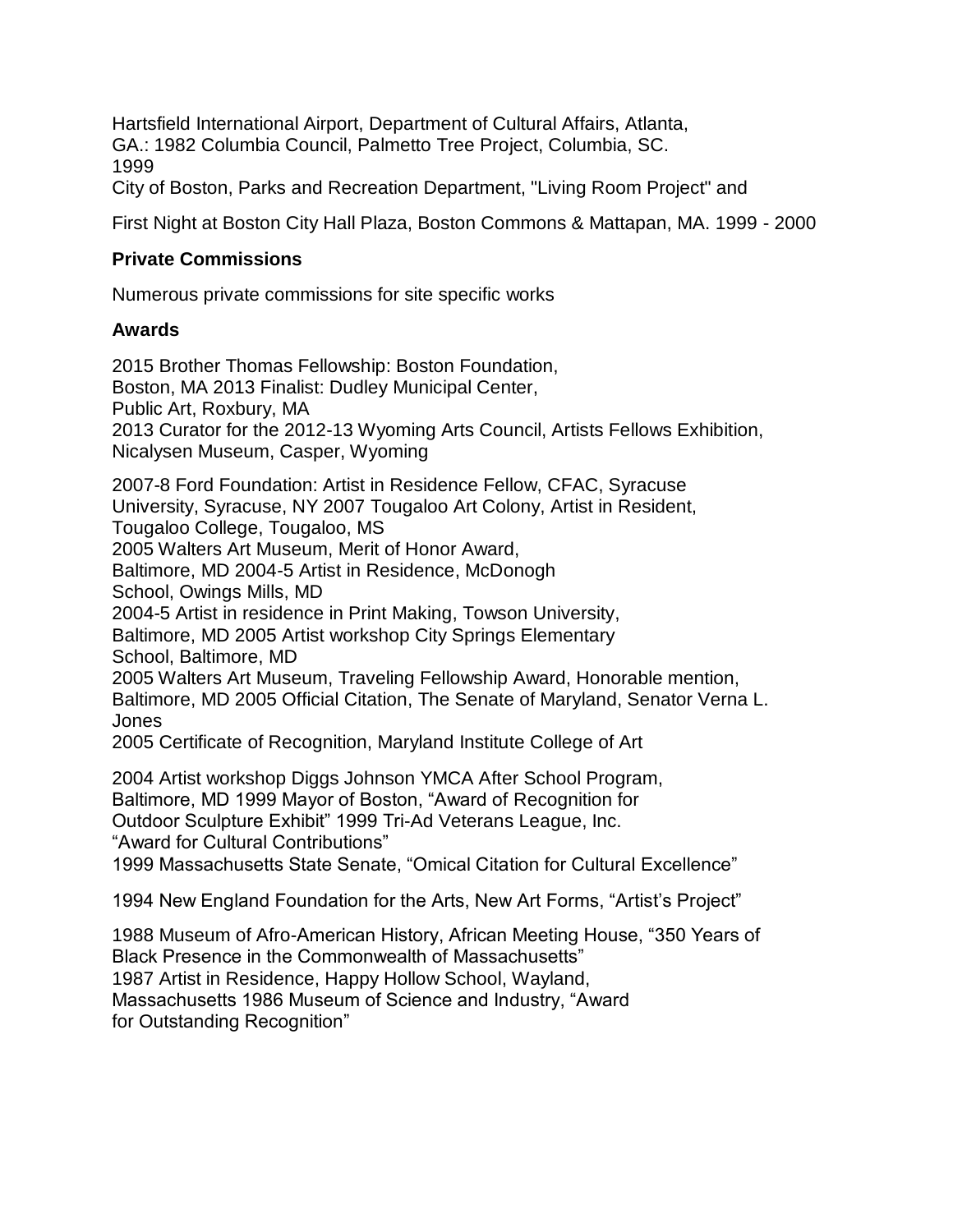1982 National Conference of Artists, "Award of Excellence"

1982 Mayor, Marion Barry, "Award for Artistic Excellence" Washington, DC

1979 Outstanding Young Men of America

1978 Artists Foundation, Artist in Residence fellow, Northeastern University, Boston, MA

1977 "FESTAC"'77 United States zone representative, Lagos, Nigeria West Africa

1971 Traveling Fellowship Recipient, Art Institute of Chicago, Chicago, IL

#### **Juror:**

Wyoming Arts Council Fellowship Winners Exhibition Curator-2013 Wyoming Arts Council; 2013 Fellowship Awards Wyoming Arts Council; 2012 Fellowship Awards

Hampton University: "New Power Generation 2008" exhibition Hampton University Museum 2008

Video Documentation "Bridging the Gap" conference, Harvard Uni. Dubois Center, Cambridge, MA 2006

Monmouth County Arts Council/ Monmouth Museum Brookdale Community College "Annual Art Exhibition", Monmouth, NJ 2006

NAACP: ACT-SO Awards 1996

Ohio Arts Council; 1995 Fellowship Awards

Artist Critic: Vermont College MFA program: Montpelier, VT 1991-2003 Artist Critic: Painting Dept. MassArt various years 1989-present **Representative Exhibitions:** AfriCOBRA-NOW Works on Paper, HEARNE Gallery, Little Rock, AR 2016 Violence Transformed, Roxbury Community College, Roxbury, MA 2016 Harvey B. Gantt Center for African-American Arts and Culture, Charlotte, NC 2015 Violence Transformed, Roxbury Community College, Roxbury, MA 2015 For Whom It Stands, TOO: at the Star-Spangled Banner Flag House & Museum, Baltimore, MD 2014 Black Jazz, Bunker Hill Community College, Boston, MA 2014 Ohio Crafts Museum, Columbus, OH 2014 Laney College Gallery, Oakland, CA 2014 Southside Community Art Center: *AFRICOBRA: Prologue – The 1960s and The Black Arts Movement,* Chicago, IL 2013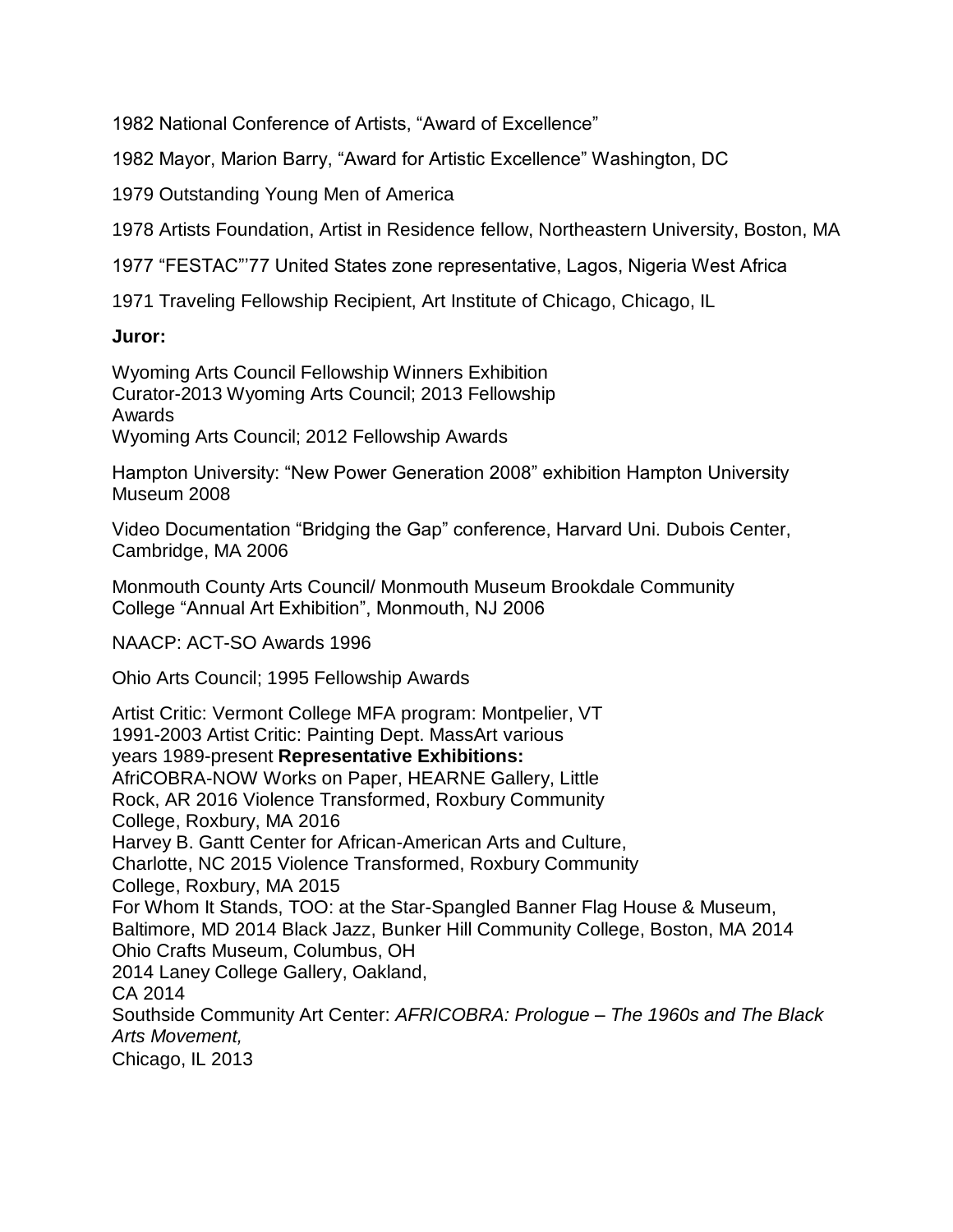*AFRICOBRA: Philosophy* at the Reva and David Logan Center for the Arts, Chicago, IL 2013 *AFRICOBRA: Art and Impact* at The DuSable Museum of African American History, Chicago, IL 2013 AfriCOBRA: From Collection-RIAADA, Haley Café, Roxbury, MA 2013

Haley House Café, "Fronm Pickin Cotton to Pickin Presidents" Roxbury, MA 2012

Community Folk Arts Center, "AfriCOBRA; Liberated Images" Syracuse University, Syracuse, NY 2008

David Lusenhop Gallery, NY NBFA NYC, NY 2008

King Arts Complex, "Living Legends", Columbus, OH 2007

Hampton University Museum: AfriCOBRA: Revolutionary Images" Hampton University, Hampton, VA 2007

Community Folk Arts Center, Syracuse University, Syracuse, NY 2006 Museum of Afro-American Art and Culture, Philadelphia, PA 2006 Rhode Island College, Providence, RI 2006 Mainstreets Columbia, Columbia, SC 2006 Everlasting Creations Salon, Baltimore, MD 2005 Maryland Federation of Artists, Baltimore, MD 2005 Anacostia Museum and Center, Washington DC 2005 McDonogh School, Owings Mills, MD; 2005 Thesis Exhibition, Maryland Institute College of Art, Baltimore, MD.: 2005 Loyola College, Baltimore, MD 2005

#### **Collections:**

Brooklyn Museum of Art Brooklyn, NY

Bell Telephone Company of Illinois Chicago, Ill. CFAC, Syracuse University Syracuse, NY West Virginia State College Institute. West Virginia Dusable Museum of African American History Chicago, Ill. Studio Museum in Harlem New York, N.Y. Museum of the National Center of Afro-American Artists, inc. Boston, MA. Schomburg Center for Research in Black Culture New York, N.Y. University of Vermont, McCrorey Gallery Burlington, VT.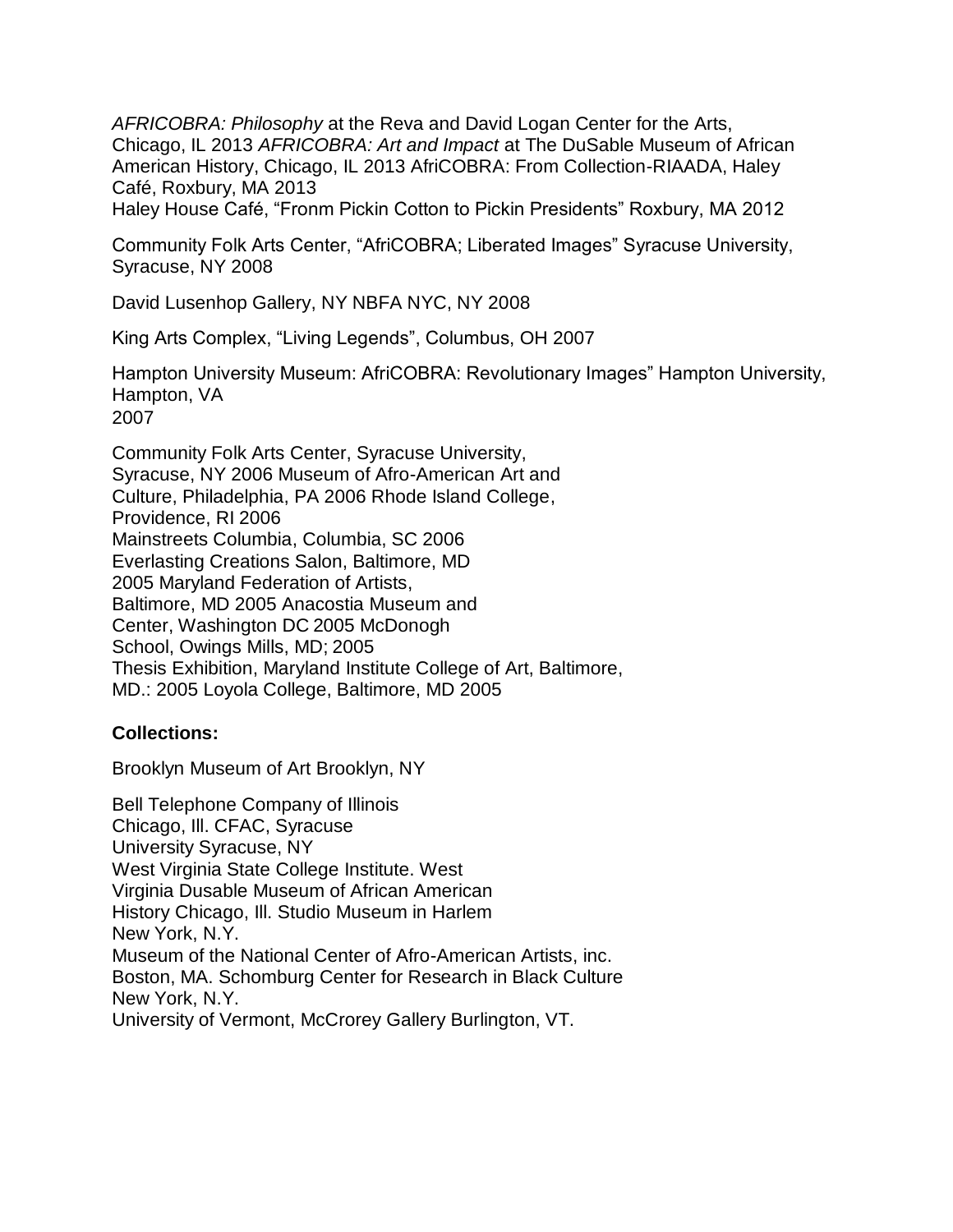Hampton University Museum Hampton, VA Art Institute of Chicago Chicago, IL Brandywine Print Archive Philadelphia, PA Bob Blackburn Print Workshop New York, NY Southside Community Art Center Chicago, Ill.

#### **Essays and Publications:**

Catalog, Juror's Statement "Wyoming Arts Council Fellowship Winners 2013"

Catalog, Juror's Statement: "New Power Generation 2008" exhibition Hampton University Museum 2008

Video Documentation of "Bridging the Gap" conference, Harvard Uni. Dubois Center, Cambridge, MA 2006

#### **Exhibitions Organized or Co-Organized (partial list):**

"Wyoming Arts Council Fellowship Winners Exhibition-2013" Cheyenne, WY 2013 The William H. Thomas Gallery, Columbus, OH. 1996 Gallery 596, Jamaica Plain, MA. 1994

National Afro American History & Culture Museum. Wilberforce, 0H.1993 A-Space Gallery, Toronto, Canada,1992 University of Massachusetts, Boston Campus, Boston, MA. 1991 Alpert Gallery, Boston, MA. 1990 Bunker Hill Community College, Boston, MA. 1990

J.P. Speed Museum, Louisville, KY.:1990 The Art Academy, Guangdong, China.:1986 Phillips Academy, Andover, MA. 1986 Mt. Holyoke College, North Hadley, MA. 1984

NCA International Joint Exhibition: Darkar, Senegal, West Africa.1986 Tennessee State University Gallery, Nashville, TN.1982 RIAADA Annual **"Juneteenth"** exhibition 1982 to the present Zenzele House Gallery', Chicago, IL. 1981 Shelby State Community College, Memphis, TN.1979